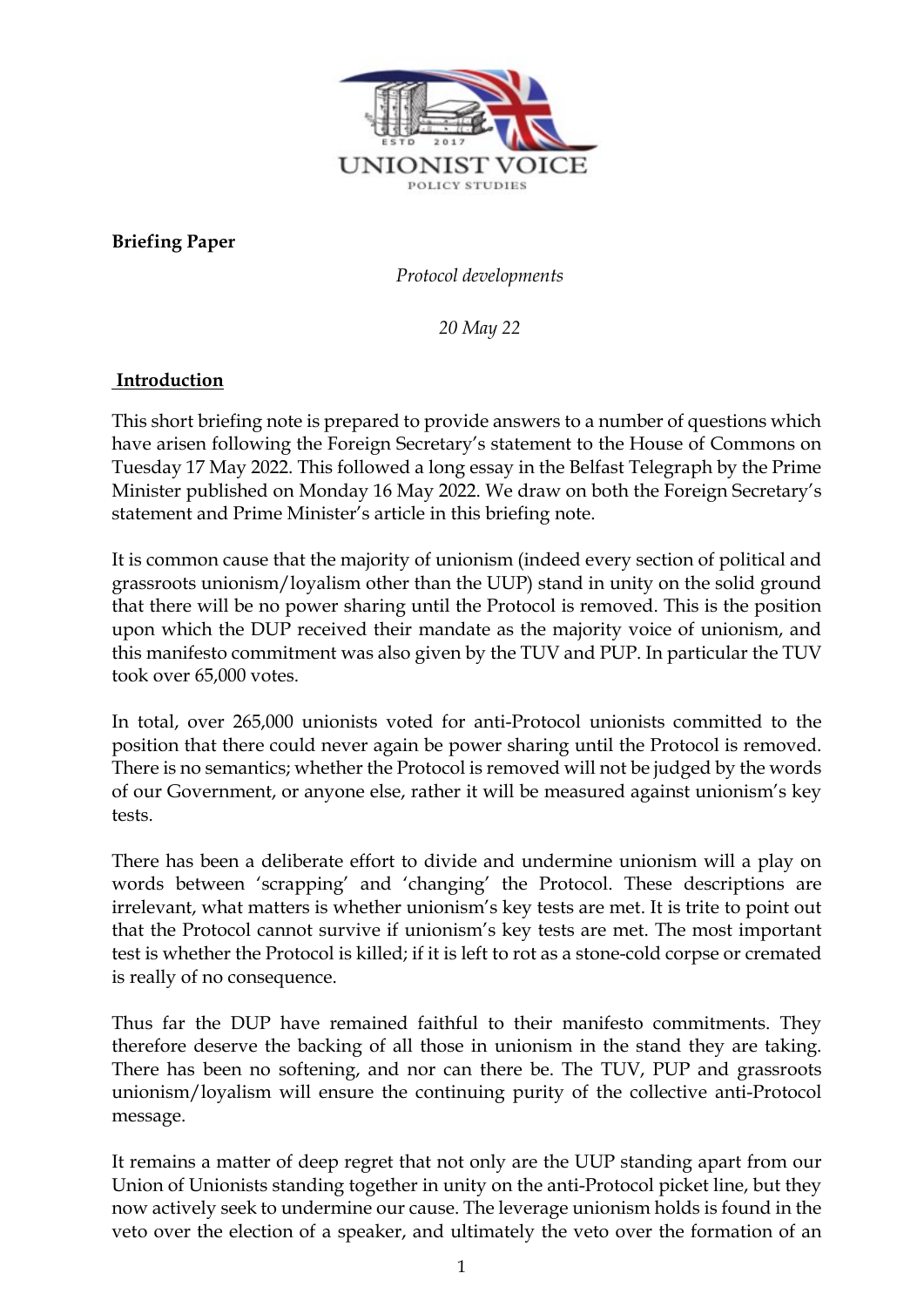

Executive. That the UUP would seek to undercut this is not only shameful, but a betrayal of the cause they purport to serve.

As with much of the UUP's recent utterances (such as their disavowal of the Act of Union), much of it is rooted in their absolute failure to understand the constitutional consequences of the Protocol, or indeed the fundamental constitutional underpinning the Union. In this context, they really ought to simply stay quiet rather than risk doing further damage to the anti-Protocol movement.

It is absolutely the case that there has been a number of monumental shifts in Government policy, but policy counts for nothing unless ultimately it finds itself translated into law. As such, the proposed legislation is insufficient to warrant unionism re-engaging, in any way, with power sharing because at this stage it does not go on beyond a policy intention. Therefore, the test for decisive action is whether the proposed legislation is enacted and operative.

In these most trying of times, when unionism is under siege by the weight of the establishment and many partisan international actors (such as the current US administration) and the hostile and covetous Irish Government, it is essential all strong unionists stand together, and that those who are weak on the Union at least do the decent thing and do not get in the way or undermine the position of Unionism.

This briefing paper identifies and answers a number of questions which have arisen and seeks to do so under a number of broad headings.

# **Briefing Note**

# **Should unionism now go back to nominate speaker/Executive?**

No, the DUP and TUV- which together by some distance got the largest unionist mandate (over 181,000 for the DUP) stood on the manifesto commitment that they would not re-enter an Executive until the Protocol was removed. **It is a mandate for removal, not for the promise of removal.**

If the legislation is laid and progressing at sufficient pace (eg, on an expediated basisor in conjunction with Article 16) then unionism at that time could consider a reciprocal gesture of goodwill- indicating the desire to have working devolution, by considering nominating a speaker.

However, unionism must remain faithful to the clear commitments and mandate they have received and as such the Protocol must be removed before an Executive could be formed.

The key test is not the promise of legislation- but rather whether it is **enacted and operative.**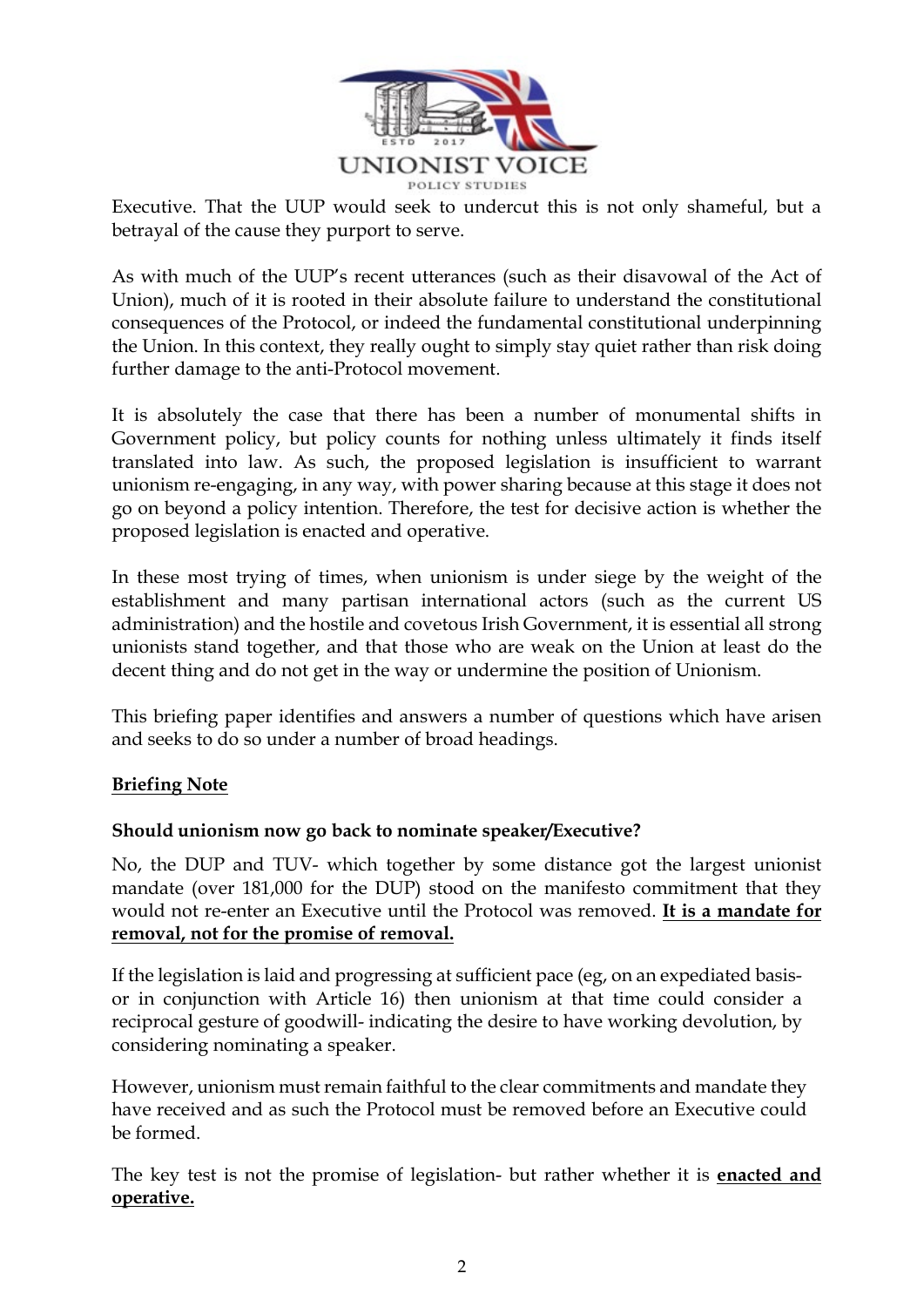

#### **Government have been clear, they are not scrapping Protocol**

If the statement to the House by the Foreign Secretary is translated into legislation then all the key organs of the Protocol would be stripped out. The Protocol would be gone. That has been acknowledged even by the EU who have talked about the "constitutive parts" being stripped out by the Government's proposed actions.

If there is a play on words, which is probably more about protecting the Government's position in any future international law dispute, then that is not of much consequence.

It is not the symbolism but the substance that matters. If the Protocol is gone in substance and Northern Ireland is restored to the UK internal market, which means the restoration of the Act of Union, then an objective unionism was told was unachievable has indeed been hard won.

#### **Isn't that what the UUP have been looking for?**

The UUP's policy on the Protocol has been completely confused. To take one example, they do not view the Act of Union as a red line, but are simultaneously party to the pan-Unionist legal case which- correctly- argues that any change to the Act of Union amounts to fundamental constitutional change (a position endorsed on affidavit by Lord Trimble).

It is clear the Government has moved because they have been brought to the understanding that it is power sharing or the Protocol. The UUP's strategy of implementing power sharing and Protocol, alongside endless talks, would not have achieved the desired result. At this point the only leverage unionism has is refusing to nominate a speaker and form an Executive. It is extremely harmful for unionism that the UUP continue to try and undercut this unionist leverage.

We would encourage all unionists to draw this issue to the attention of your local UUP representative and as them to explain their constitutionally harmful actions.

# **Sir Jeffrey and DUP want 'best of both worlds', he said he wants access to EU single market**

This is a misrepresentation. Sir Jeffrey and DUP have been clear they remain faithful to their seven key tests, the first of which is the restoration of the Act of Union. An unequal footing- such as NI having privileged access to the EU single market, which requires being in the single market for goods- would offend that key test. It is therefore a none-runner. Northern Ireland must be out of the EU single market for goods, that is the key test in terms of satisfying the Act of Union.

What Sir Jeffrey was referring to was trade with the EU under the Trading Cooperation Agreement, crucially he refers to trading on the same terms as the rest of the United Kingdom.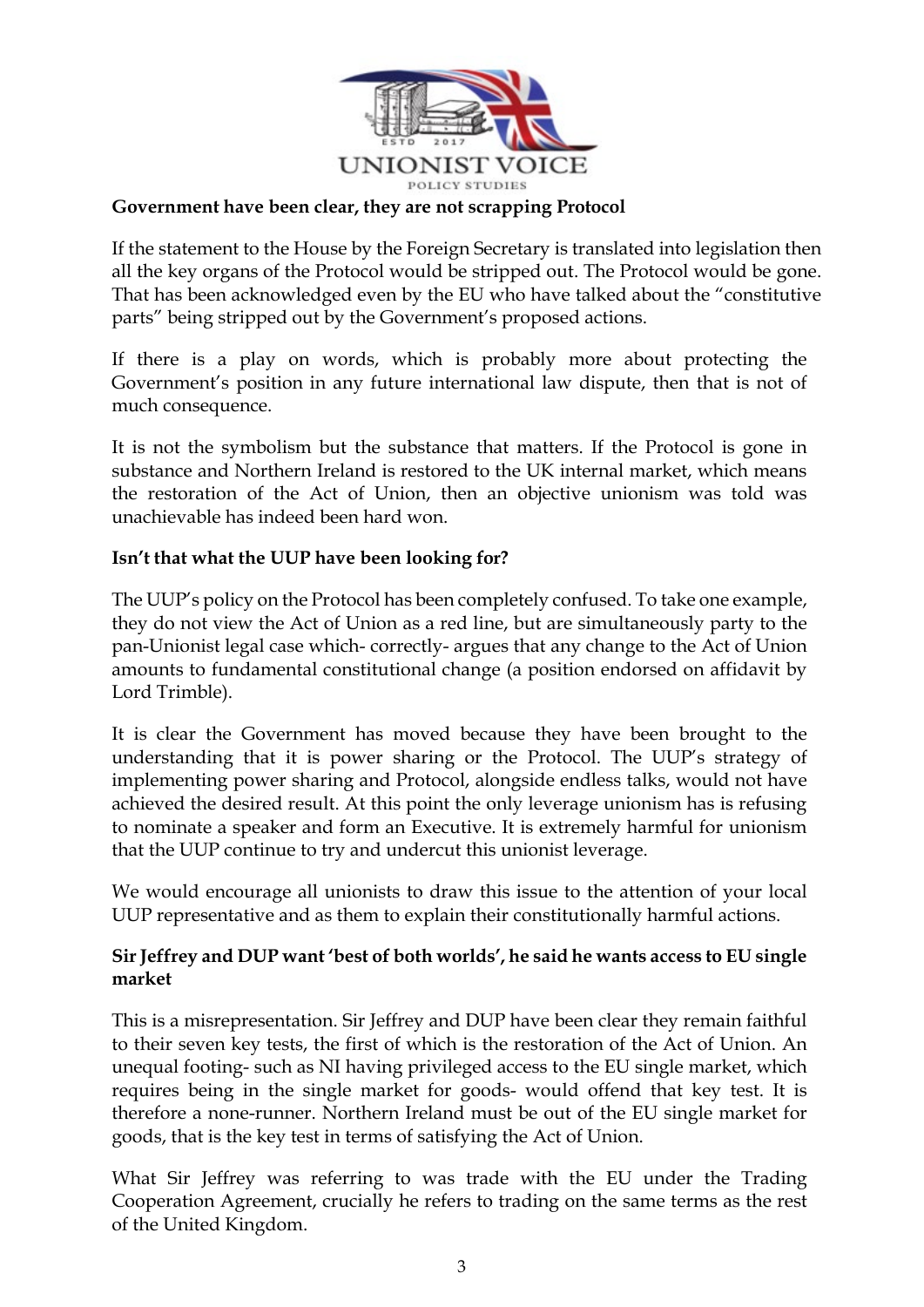

There is no best of both worlds, and the present situation which leaves NI in the EU single market for goods- described by Lord Justice McCloskey as NI being "more in the EU market than that of the UK"- is constitutionally unacceptable and incompatible with the first of the DUP's seven key tests.

## **The US administration, Irish Government and partisan academics/commentators say the Protocol is necessary to protect the Belfast Agreement**

There has been a complete misrepresentation of the Belfast Agreement almost from its very inception. Put simply, nationalism and their partisan allies have adopted the language of the 'spirit' of the Belfast Agreement. It is trite to point out this 'spirit' is an entirely partisan and artificial construct and in effect simply means that every provision and/or constructive ambiguity must be resolved in favour of nationalism.

That is why we are told that the Protocol is necessary to protect the Belfast Agreement. The Protocol is an entirely nationalist construct, designed to sever NI from the rest of the United Kingdom and subjugate us within an economic United Ireland.

However, the Belfast Agreement is in fact based on power sharing. That means the consent of both unionists and nationalists. The Protocol has no consent (and never had) from unionism, and therefore far be it from protecting the Belfast Agreement it dismantles its key purported aim of ensuring Government arrangements command cross-community support.

It is notable that the key cross community protections for minority rights and key decisions, and indeed power sharing itself which relied on consent from both communities rather than majority rule, were all key pillars of peace until such times as these tools impeded rather than assisted nationalism's objective. All of a sudden the demand of the nationalist elite and international actors (including the hostile Irish Government) is for majority rule in order to ram through the subjugation of unionism.

This demonstrates the fundamental dishonesty of nationalism's support for the Belfast Agreement and highlights that protecting the Agreement really means simply protecting nationalism's interests.

If there had been a hard border between NI and the Republic of Ireland (which the Belfast Agreement would not prevent, by the way) then we would have had the same international actors and partisan nationalist elite activists within the opinion-forming institutions saying that would represent a breach of the Belfast Agreement.

There has been no satisfactory answer as to why a North-South border would offend the Belfast Agreement because it would erode nationalist consent for power-sharing, but the imposition of an internal UK border has no such effect, presumably because unionism is simple expected to sit quietly at the back of the bus and consistently suffer whichever humiliation and constitutional reversal deemed necessary to placate nationalism.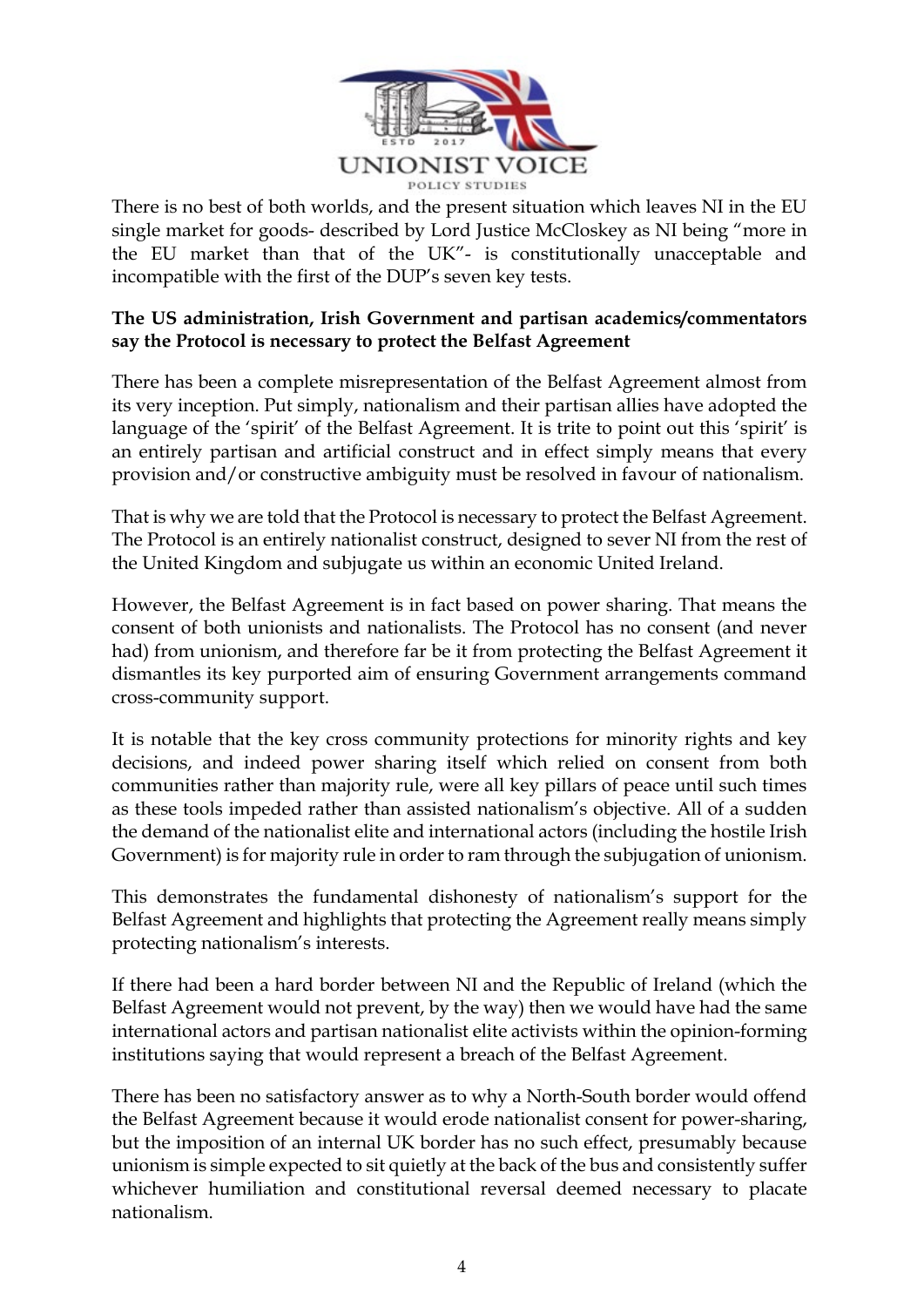

The UK Government must protect the text rather than the concocted 'spirit' of the Belfast Agreement, and that means ensuring that there is unionist consent for power sharing. There will not be whilst the Protocol remains.

In equal terms the international community should consider unionism's views and concerns, rather than treating us as second class citizens who should willingly accept the subjugation of our place in the United Kingdom in order to assist nationalism's political objective.

Finally, partisan academics have written a number of entirely skewed articles which appears to suggest that there would be a risk to peace from a land border because it would have eroded the 'conditions for peace' (whatever that means). Why the same logic doesn't apply to the imposition of a border down the middle of the United Kingdom has yet to be explained.

## **The seven key tests – how they would be met if the proposed legislation becomes law**

# *1- Fulfil Article VI of the Act of Union*

The Foreign Secretary repeatedly referred to parity of treatment and economic rights across the UK, this is the core basis of Article VI. This was clear in her statement to the House, and in a tweet the night before.

In addition, the PM in his Belfast Telegraph article developed the concept of 'economic rights' within the United Kingdom, which is to be protected by the 1998 Agreement. The logic of this is that section 1 of the 1998 Act (principle of consent) should be amended to enshrine this broader application of 'constitutional status' into law. This has been a key issue identified by the DUP.

Equal treatment (parity) and the preservation of economic rights is a clear nod to the Act of Union. Whilst it will be necessary to see the express detail of the legislation to ensure the broad concepts are developed into firm legal principles, on the face of it the Government appear to recognise the significance of restoring constitutional economic rights.

The statement to the House was clear that the Government has responsibility to protect "parity of esteem" and "economic rights". This concept could only be rooted in fidelity to the Act of Union.

# 2 *Avoid any diversion of trade*

The proposals set out by the Foreign Secretary would restore free and unfettered trade within the UK internal market, and thus in consequence removing the Irish Sea border which has been the cause of significant trade diversion, as recognised by the Government itself in its July 2021 command paper.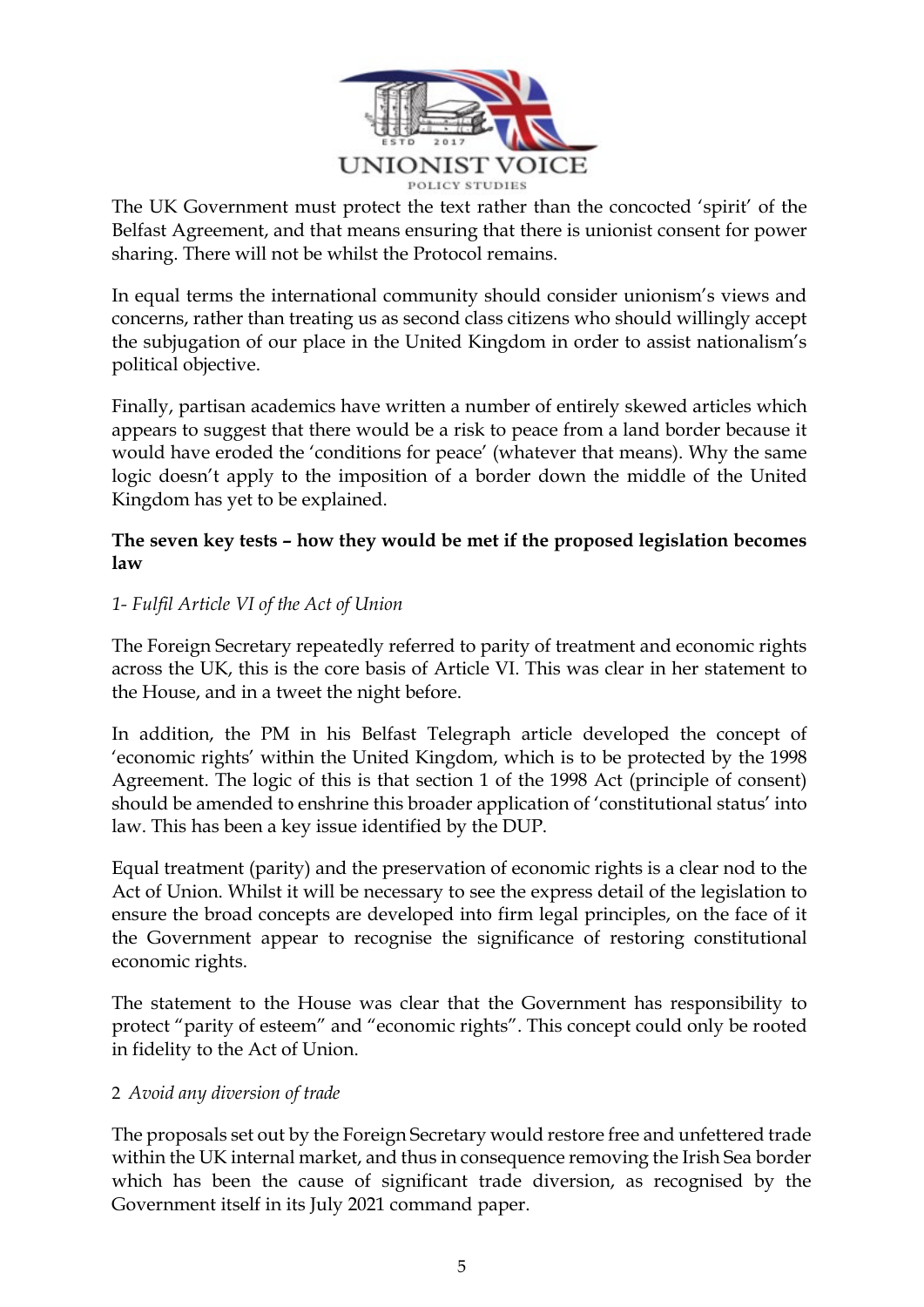

Again, we await the legislation to ensure the proposals would create a green lane for all goods travelling from GB-NI and staying there, and not merely a green lane for some traders with others- especially small business- still being subjected to needless red tape and customs forms.

# *3- Not constitute a border in the Irish Sea*

The green and red lane proposal would ensure there is no border between the constituent parts of the UK for the movement of goods. If, as a gesture of goodwill to keep the land border open, goods clearly destined for the ROI are to be checked at the point of entry to the land mass then this isn't a matter of significant objection.

However, to be clear, the key issue here is the complete abolition of the 'at risk' concept; goods moving from one part of the UK to another must by default be deemed to be not at risk, with only those goods destined for the ROI subject to checks.

The Government proposes creating criminal sanctions as deterrents to prevent anyone using the green lane to smuggle goods onwards into the EU single market.

#### *4- Give the people of NI a say in the laws which govern them*

The Government's proposals have expressly made clear they will deal with issues of Governance, and have since made clear this includes removal of the jurisdiction of the ECJ. This is an important step in restoring sovereignty to Northern Ireland.

This test is in some ways bound up with the Act of Union, which if restored would remove Northern Ireland from the EU single market for goods and thus ensure NI was not an EU law-taker.

This, again, demonstrates the importance of the restoration of Article VI of the Act of Union.

# *5- Result in no checks on goods going from NI to GB or from GB to NI (remaining in NI)*

The proposed bill, we are told, will ensure goods will be freed to move through the green lane and thus unimpeded. That would ensure no checks and thus the test would be satisfied.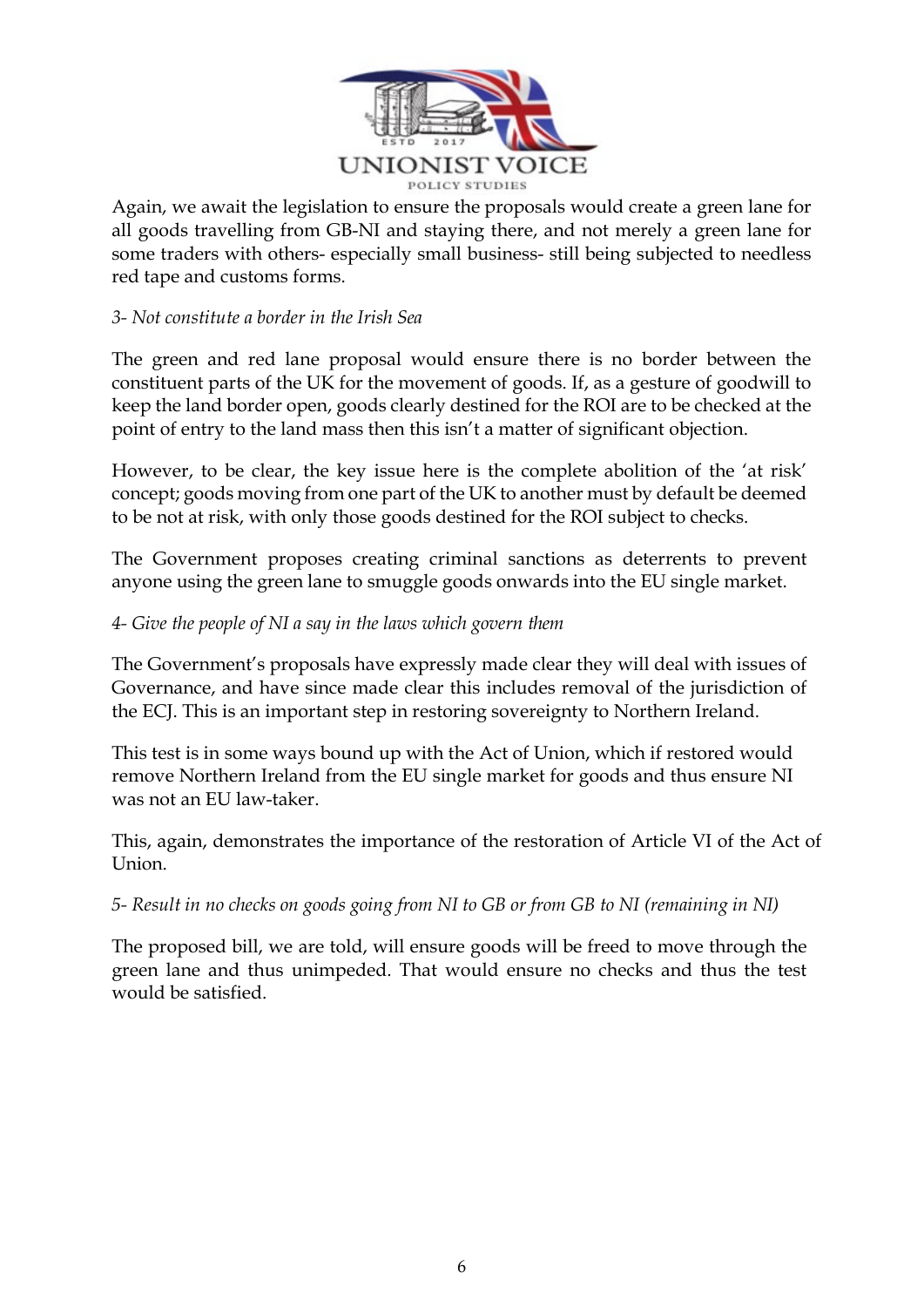

The Bill, according to the statement to the House, will "*remove regulatory barriers to goods made to UK standards being sold in Northern Ireland*". This is an express satisfying of this key test.

*7-Preserve the letter and spirit of NI's constitutional guarantee in the Belfast Agreement by requiring consent from a majority of citizens for any diminution of its status as part of the UK*

This key test relates to the application of section 1 of the NI Act 1998 (the principle of consent). In short it directs itself to ensuring the principle of consent, a key promise to unionism in 1998, protects the substance not merely the symbolism of the Union.

Put simply, you cannot change everything but the last thing in relation to NI's place in the Union, the last thing being merely the final formal handover of sovereignty. This can also be illustrated as 'salami slicing' the Union.

In the Court the Government argued for a narrow application of section 1 of the 1998 Act, applying only to a border poll and thus the final formal handover of sovereignty. This in effect meant all the constitutional underpinning of NI as part of the Union (such as the Act of Union) could be incrementally stripped away, with only the final handover of sovereignty attracting any protection. This would of course be wholly incompatible with the promises of 1998.

As a result of unionist lobbying, the Government via the Prime Ministers article in the Belfast Telegraph appear to acknowledge a broader application of the principle of consent is necessary to ensure balance in the Belfast Agreement. He refers to economic rights and identity as being subject to protections based in the 1998 Agreement.

The concept of constitutional economic and identity is rooted firmly in the Act of Union, and this broadening of the Government's position is a welcome first step.

However, given the Courts finding in relation to the legal application of section 1 of the 1998, the Government must develop the concept of economic and identity rights into a legislative provision to ensure these protections exist as a matter of law.

At this stage unionism hasn't made the enactment and operation of that legislation as fundamental barrier to the restoration of power sharing, however we do need to see serious and confidence building steps taken to begin the process of enshrining protections for economic and identify rights of unionists as part of the UK.